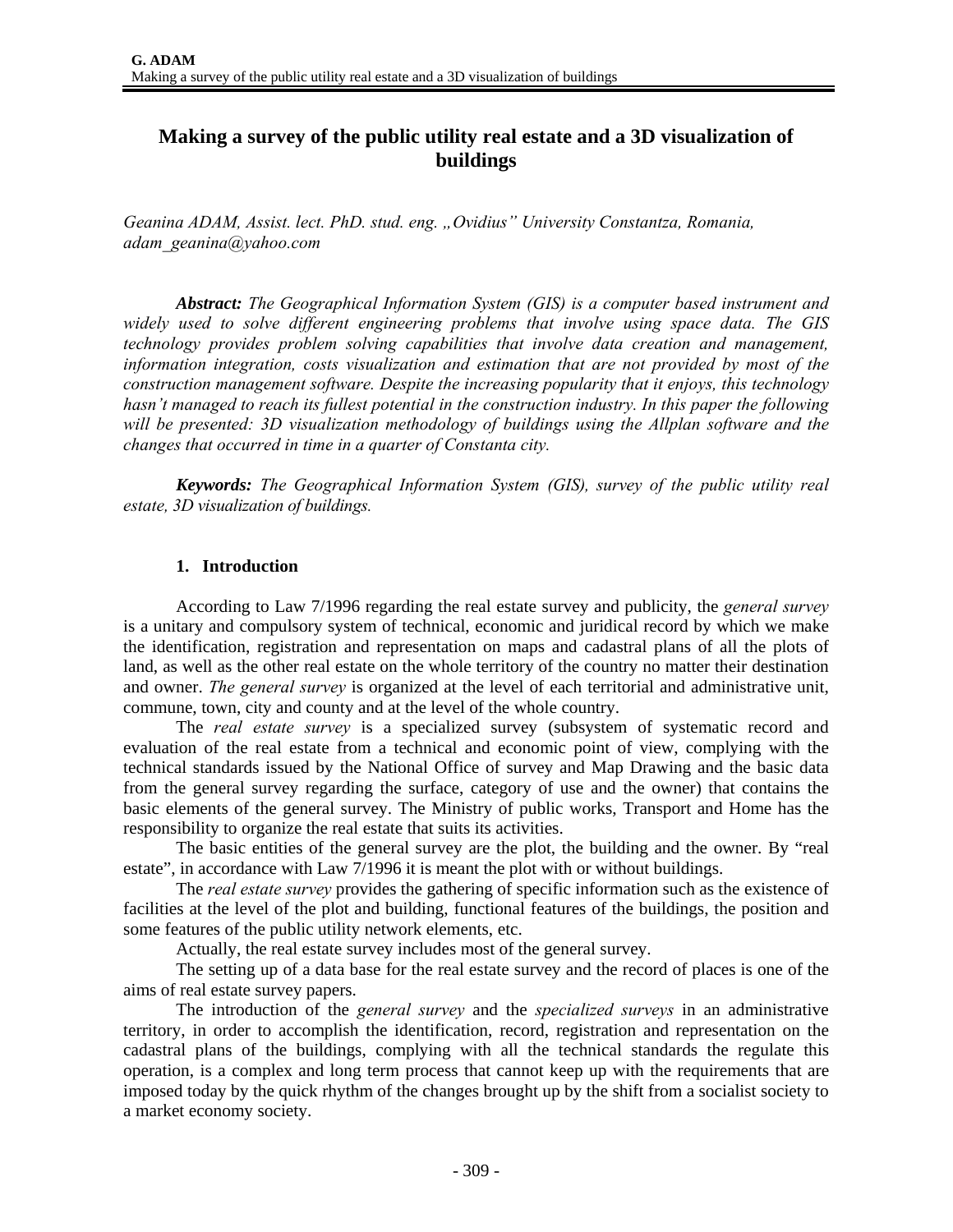This shifting process leads to the appearance of a great number of buildings and owners, as well as the growth in the transactions dynamics on the real estate market. The continuous registration regarding the circulation of these buildings on the cadastral plans and documents, as well as in the Cadastral Register, in order to make the cadastral record and the real estate publicity, and also the quick delivery of cadastral documents that are necessary for making the legal real estate transactions, requires hard work and high expenses, as well as a long time.

Today in the countries where the survey is implemented, these documents may be quickly and completely provided by the basic cadastral plan or by the numerical real estate survey and the final cadastral register, but their accomplishment, in our country, requires great investments and a long time.

#### **2. Drawing up the cadastral digital (numerical) plan :**

*The cadastral numerical plan* is made up of alphanumerical data and information, sorted out according to their type and membership in files, capable of providing immediately and at any moment, the partial or complete graphical expression of the space, at an arbitrary scale.

The *cadastral digital plan* has as its main element, a data base that contains all the information related to the owner and the building.

The manner in which the *cadastral numerical plans* are drawn up is closely related to the way of gathering the data that makes their contents. The cadastral numerical plans may be drawn up in three ways in accordance with the way of gathering data from the plot. Thus, taking into consideration the three ways of gathering the cadastral data, it results three ways of drawing up the numerical plans. The drawing up of the plans when the data is gathered from the plot

- using classic and automatic topographical instruments;
- drawing up the cadastral numerical plans when the data is gathered in a photogrammetric way;
- drawing up the cadastral numerical plans when the data is obtained by digitalizing the existing graphical plans.

*The advantages of the cadastral numerical plan:* 

- $\triangleright$  The value of the information stored in the cadastral numerical plan is completely guaranteed, its preservation does not depend on a graphical drawing, that almost always is imperfect and generally has an unstable support in time;
- $\triangleright$  The cadastral numerical plan allows the complete automation of the cadastral works, starting with the gathering of the data from the plot and continuing with their processing, calculating the areas, applying works of plotting/merging, their updating and finishing with obtaining the graphical plan;
- $\triangleright$  The scale of the cadastral numerical plan is 1:1; so it is independent of the scale of the graphical plan (all the entities of the cadastral numerical plan are recorded through their field coordinates) and refer only to the detailing degree (the density of the represented entities and their calculating precision).
- $\triangleright$  Obtaining the cadastral graphical plan, on a support, at a certain scale, is made in an easy way, by changing the scale parameter.
- $\triangleright$  The cadastral numerical plan must have the contents of the basic cadastral plan so that it can be used later also for obtaining smaller scale cadastral plans or thematic cadastral plans and it is necessary that it contains elements that are obtained by field constructions, in order to comply with the requirements from the larger scale, that is the scale 1: 1500 within the built-up area and 1:1000 outside the built-over areas.
- $\triangleright$  The cadastral numerical plan is very useful in making studies and taking decisions in different fields of activity, because it allows the quick selection, by computer and at the users' choice, of necessary information and then automatically drawing them in the form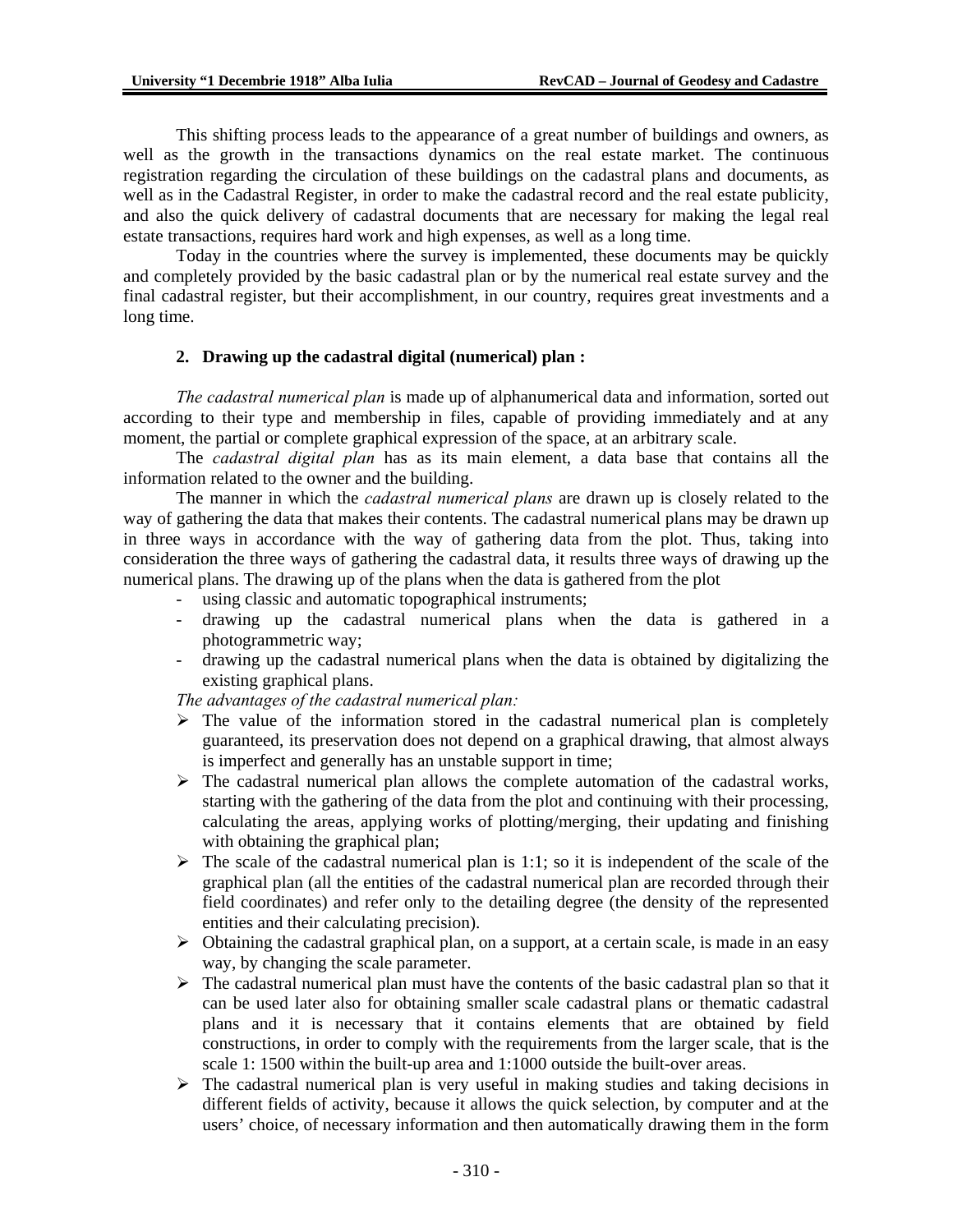of the basic cadastral plan or the thematic cadastral plans (for example, plan for different public utility networks, plan for means of communication, plan for representing the soil units or the fields with eroded areas, plans for real estate survey);

 $\triangleright$  The cadastral numerical plan allows the quick obtaining and at any scale of the graphic plan, with high precision and speed in performing the drawing, thus compensating for the lack of professional draughtsmen (cartographers).

#### **3. Geographical information system (GIS):**

A Geographical Information System (GIS) is an association of people, equipments, programs, methods and standards aiming to gather, validate, store, analyze and visualize geographical data (Fig. 1).



Fig. 1 - **Geographical Information System** (GIS)

GIS (Geographical Information System) is made up of four major components: the software (the system of programs), the hardware (the computers and the input and output peripherical elements), the geographical information – data (geo-referential), the specialized personnel to exploit the above mentioned elements.

GIS cannot function if any of these components is missing.

 In order to shape the surrounding world, GIS uses objects and space relationships. The GIS objects may be natural (rivers, vegetation), built (roads, pipes, buildings) or conventional (frontiers, plot limits, administrative units). A GIS object is characterized by a position and a shape in the geographic space and by a series of descriptive features. The space relationships between objects (neighborhood, interconnection, continuity, incidence, etc.) help in understanding the situations and in taking decisions.

The main elements that define the most important processing made on the digital cartographic data (taking into consideration: data acquisition, representing the data in a geographical information system, methods for making the data bases, the insertion of maps and plans and the 5 generic questions that are specific to a GIS) are:

**Data acquisition:** a GIS allows the insertion of the acquired data at different moments, scales and resolutions, by different methods, the connecting element being provided by the geographic localization in the territory.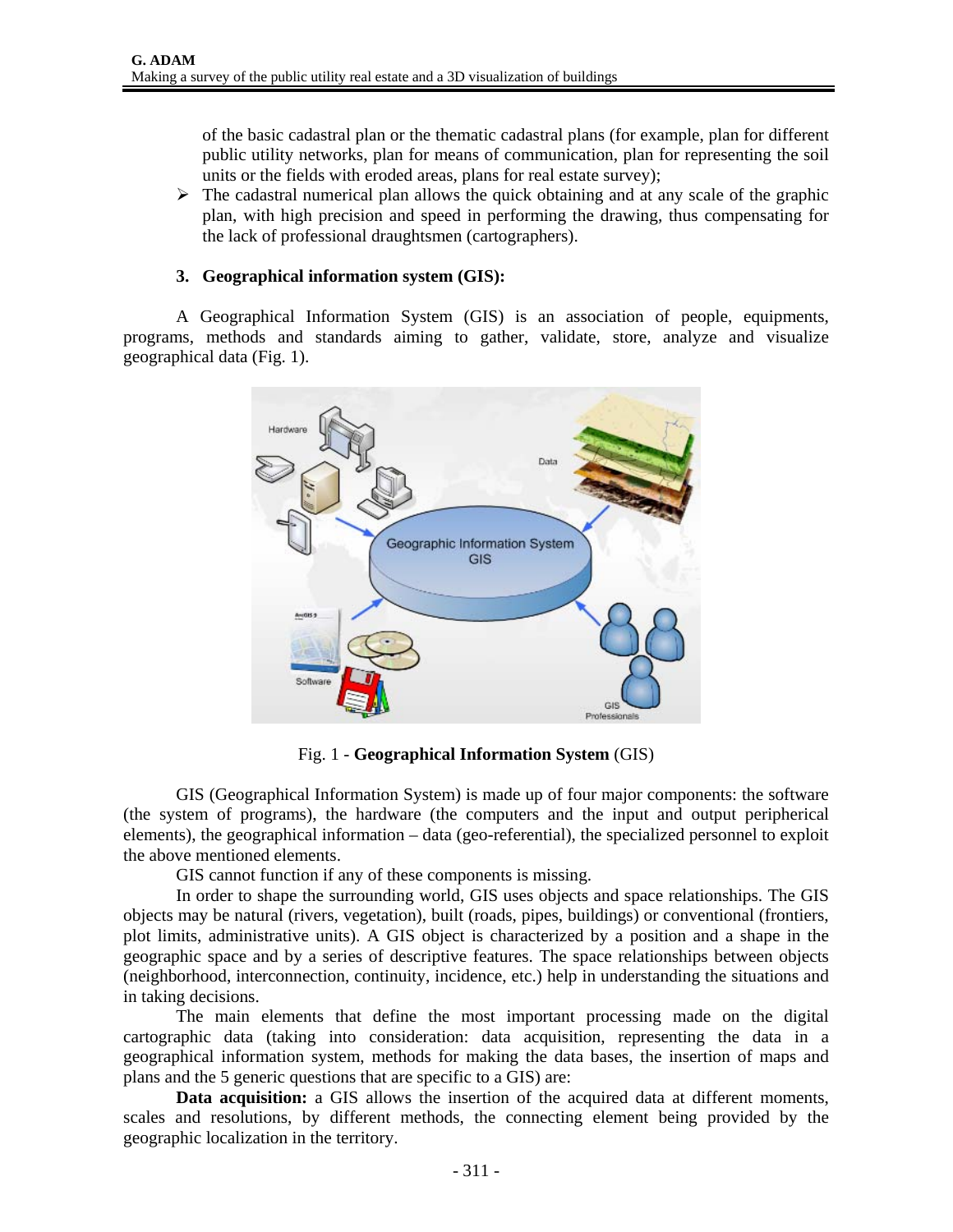**Data sources of GIS are:** field records and notebooks, map digitalization, scanning and vectorization, CAD data conversion, photogrammetry, teledetection (air or satellite multispectral images), GPS.

**The data representation in a GIS:** this handles two types of data: *space data* (represents the position and shape of the terrestrial objects using three graphical entities: point, line and the polygon) and *descriptive data* (represents information about the objects that are placed in a map using features - questions and values of the features - answers)

A GIS data base is actually a digital map that is a collection of geographic data organized in a form that makes them easy to process by the computer.

A GIS must include facilities in order to answer the following 5 generic questions:

1) LOCALIZATION: "What is at…?" – This question aims to identify the objects places at a certain geographic position specified by the denomination, mail address or geographic coordinates.

2) CONDITION: "Where is …?" – This question aims to find the precise position of an object or a multitude of specified requirements.

3) TENDENCIES: "What has changed since…?" – This question aims to underline the changes that occurred in a geographic area in a period of time.

4) SPECIFIC FEATURES: "What specific features are there in the area…?" – This question supposes a complex analysis looking for cause –effect type correlations and abnormalities that occurred at a certain moment in an area having known features.

5) MOULDING: "What would happen if…?" – This question supposes a complex analysis aiming to anticipate the impact of an event (adding/eliminating/transforming an object) on the environment.

A Land Information System (LIS) is an instrument for taking legal decisions both administrative and economic and an aid in planning and developing, that is made of a data base, on the one hand, containing different space data for a certain territory and on the other hand, of procedures and techniques for the acquisition, storing, updating, processing and systematic distribution of data (Fig.2).



Fig. 2 LIS in the information systems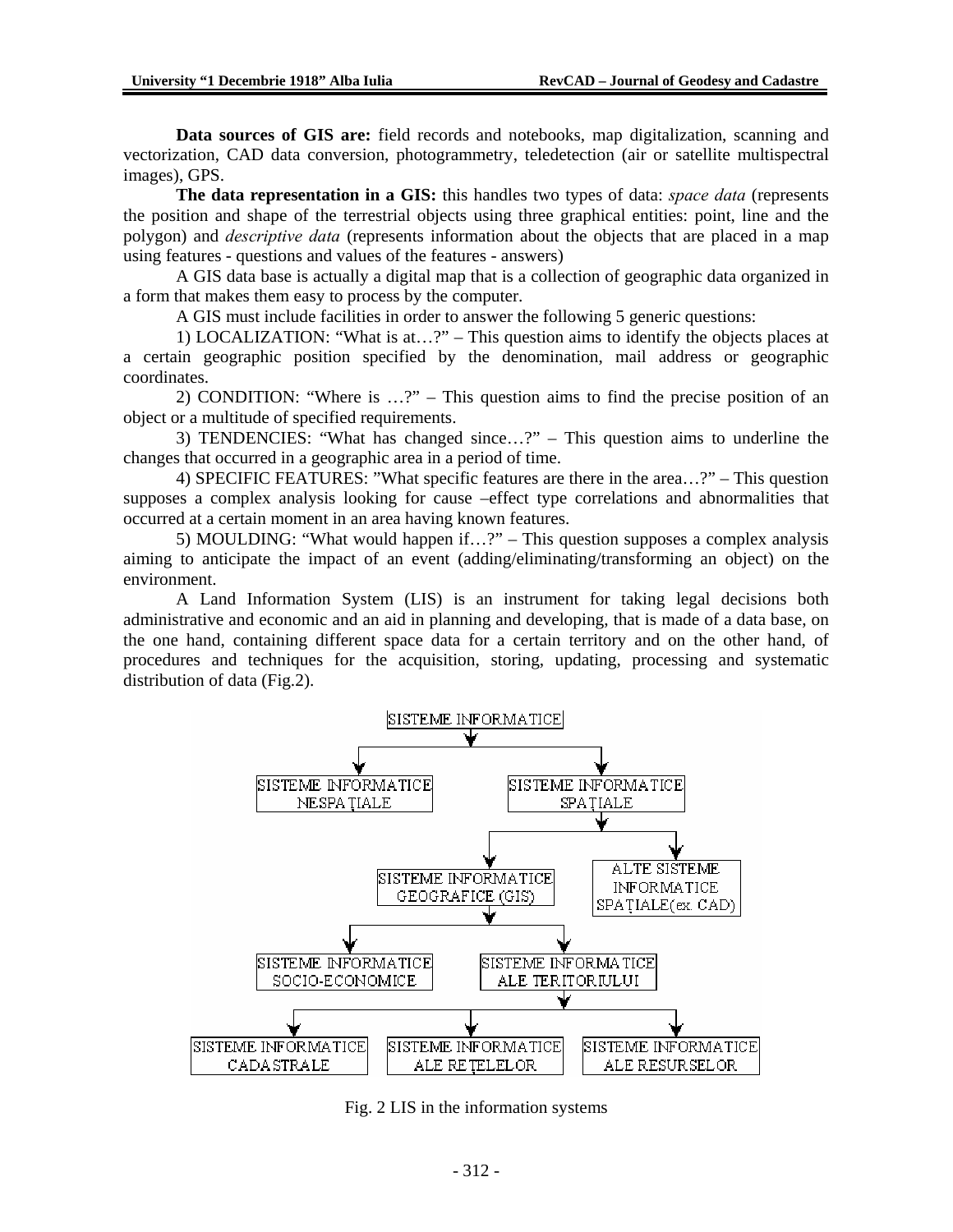GIS is focused on the technology of acquisition, storing, retracing, manipulating, analyzing and presenting of data. GIS is oriented to hardware and software and data on a small scale, for example in regional and global studies, starting from the topographic map.

LIS are focused on land problems. It deals not only with the technology side, but also with the institutional relations and the use of data. The LIS definition may be extended to the Land information management (LIM). The processed data of the LIS are at a larger scale and come from the cadastral maps.

The level of abstracting of the GIS is higher than that of the LIS. A LIS is registrative, while a GIS is statistic.

In many cases a GIS is abstracted from a LIS. An important difference between GIS and LIS is the precision of the space data. This precision is much higher in the case of LIS whose graphic products are at a larger scale  $(>1:10.000)$ , those of the GIS are at a smaller scale  $\left($ <1:10.000). Thus, there is such a big difference between their applications that they can coexist without being in competition.

There are four necessary steps in making LIS:

- Acquiring the data and validating and managing the data,
- Manipulating and analyzing the data, generating the final products.

A *urban information system* allows the information processing in different ways: archiving, updating, localizing, editing, typing of reports or generating different types of forms.

The system also offers the possibility of visualizing the associated elements, in an interactive manner, the digital map and the technical data using a software application for the control of the GIS environment.

This way the work with analogical plans is eliminated. The time for using the digital data is much shorter than the time for studying the plans that are not updated, on paper, material that gets easily out of order in time.

A simple and quick solution of looking for information is the space interrogation, that offers a detailed or whole vision, but it is always updated, on the land.

This way, the Public Administration could create its own information system of analysis and town planning that offers advantages such as: monitoring the construction rhythm, the automatic localization of a building or street, the visualization of the digital plan superposed with the latest satellite image, drawing the thematic maps.

This system becomes a working instrument for the Local Administration for starting new activities and projects in the benefit of the town community, such as: the issuing of town planning certificates, issuing the construction permits, as well as supervising them, making a tax control system.

In the construction industry, the necessary information for planning and designing is stored in different ways, such as drawings, rough plans, specifications and diagrams. In the process of planning, the specialist is forced to reorganize in a repeated way and interpret the gathered information from different sources. This process is exhausting and may be subject to errors. Thus, the construction industry needs a system that can integrate different types of data and provide the required and timely information that will finally support different decisions and operations in the construction. Due to the progress in the information technology, the construction industry started to "benefit" from some advantages of this development. GIS is a new instrument in the information technology and can improve the planning of constructions and make the design more efficient by integrating the localization and thematic information in one field. The GIS capabilities of storing large data bases may be used for keeping data in digital form about construction too.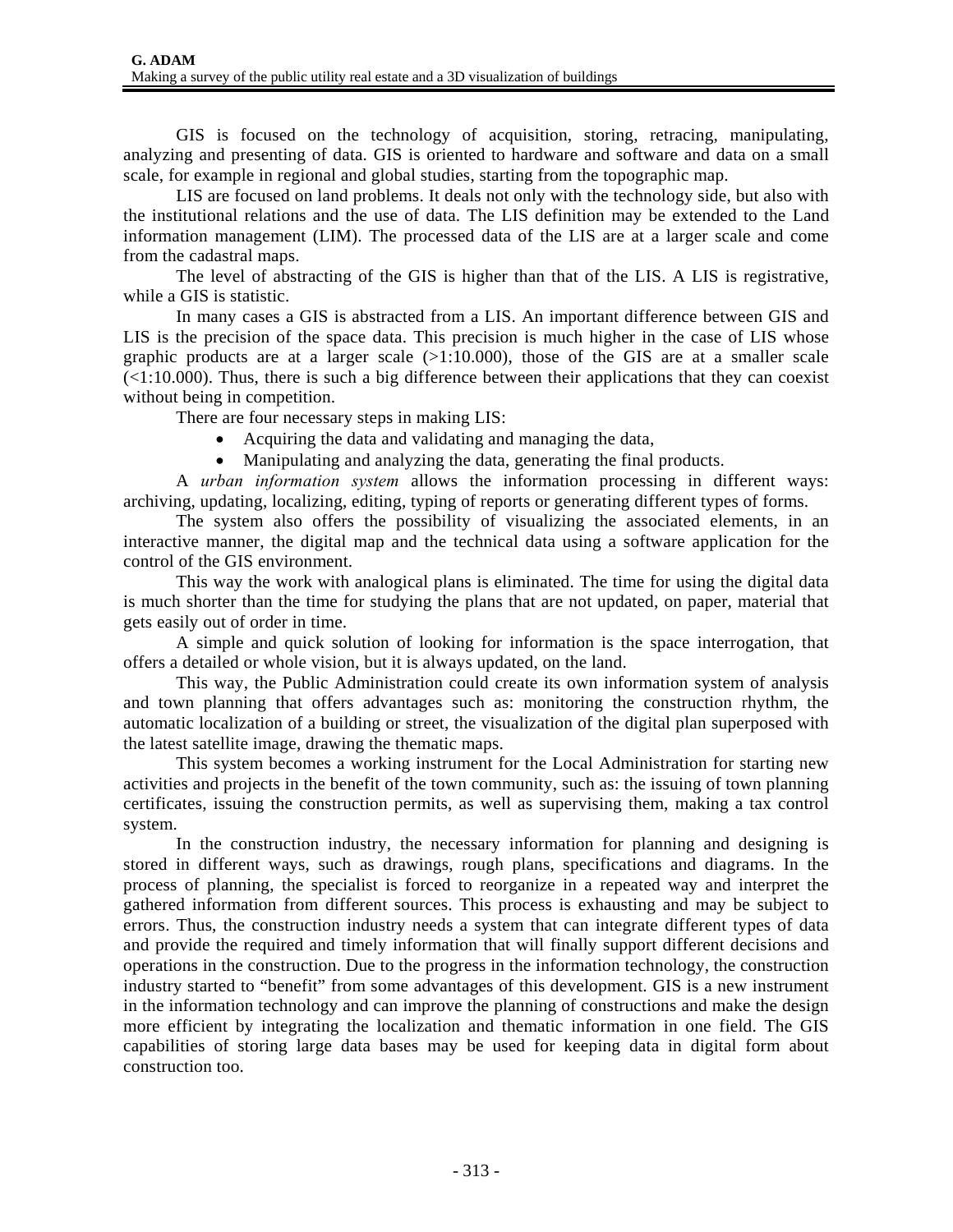#### **4. Application:**

In order to solve a methodology of 3D visualization of a building the Allplan soft is used and the procedure supposes the following steps:

a. The cadastral digital plan (Fig. 3), made up of a complex data base, containing information about the sector limits, streets, houses, buildings, etc. This data base was filled with information that is specific the existing constructions, such as: the mail number, the type of building, appliances, the built-up surface, the unfolded surface, codes for the foundation, for the structure, for walls and others. The integration of these graphic data bases together with the text data bases was made using a specific application that was made precisely for handling information. (Fig. 3).



Fig. 3 Digital cadastral plan

Thus, a town information system allows, on the whole, the processing of information in different forms: archiving, updating, localization, editing, typing of reports or issuing different types of forms. The system offers, on the other hand, also the possibility of visualizing certain associated elements.

As a definite example, when choosing a house, simply pressing a button, details such as: ownership titles, topographic plans, construction surveying of the building, even the photo of those constructions will appear.

An interrogation of the feature base has its geographic correspondent, a report being automatically issued.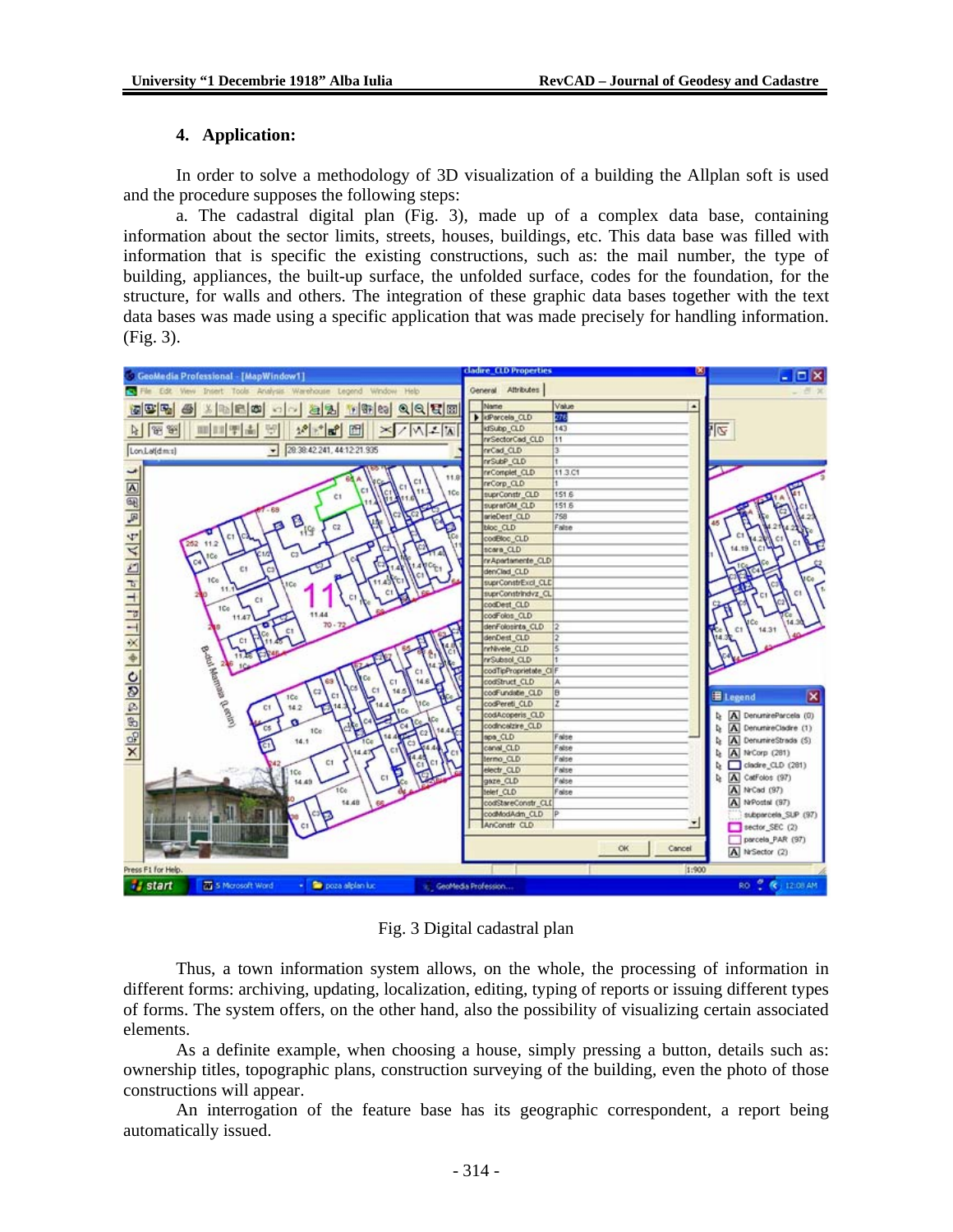b. The issuing of the geometric models of buildings and the adding the structures (Fig. 4):



Fig. 4 Geometric model (left) architectural (right)

c. The representation of the architectural drawing of buildings is made on layers in order to perform a 3D view as complete as possible in GIS.

- The plan, front and 3D view of a building (Fig. 5):







Fig. 5 Plan, front, 3D view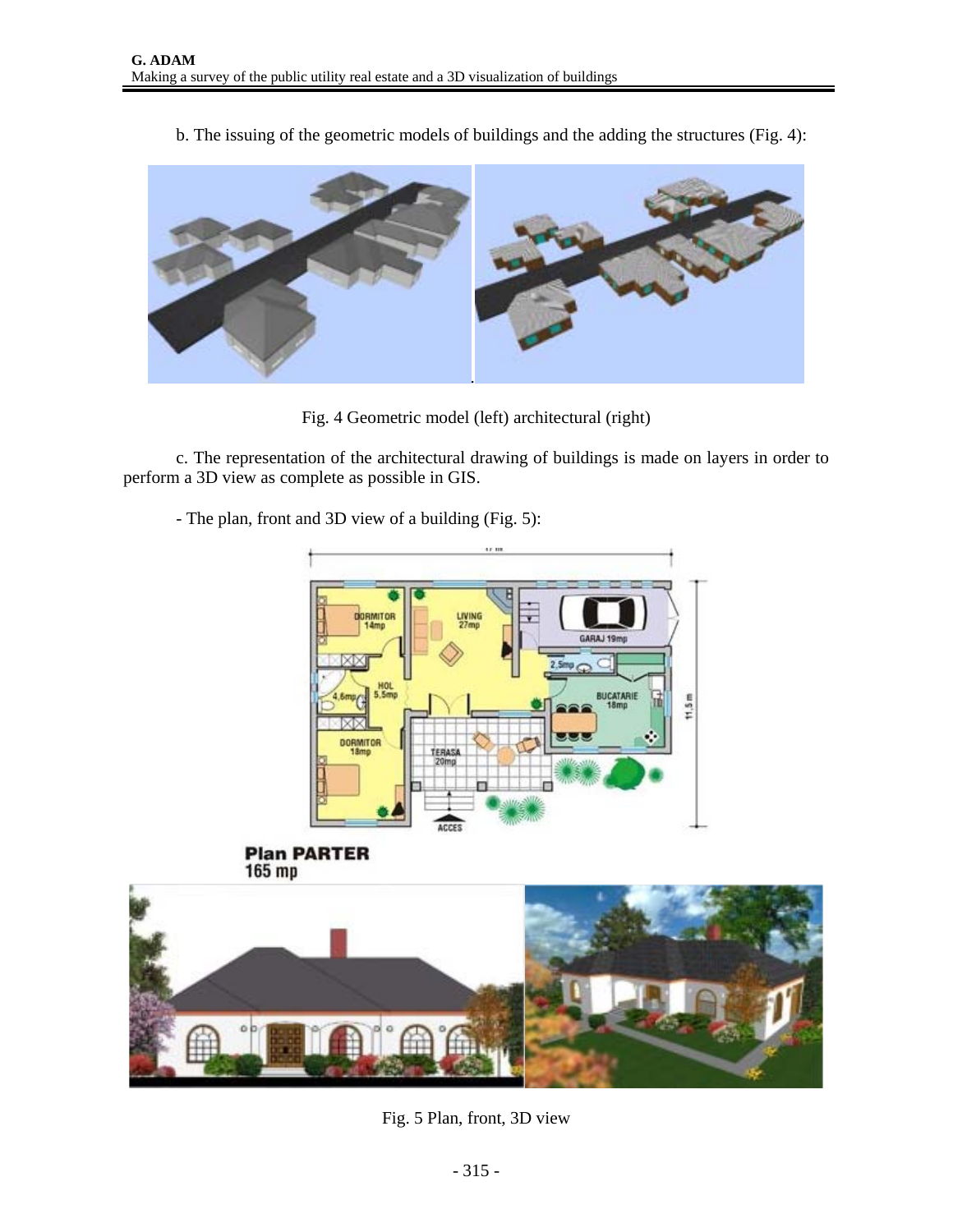

- Technical data of the building and information about the materials that are used for its construction (Fig. 6):

Fig. 6 Technical data, construction data

-Roof detail (Fig. 7):





-Information about the foundation, roof, structure and interior (Fig. 8):



Fig. 8 Foundation, roof, structure and interior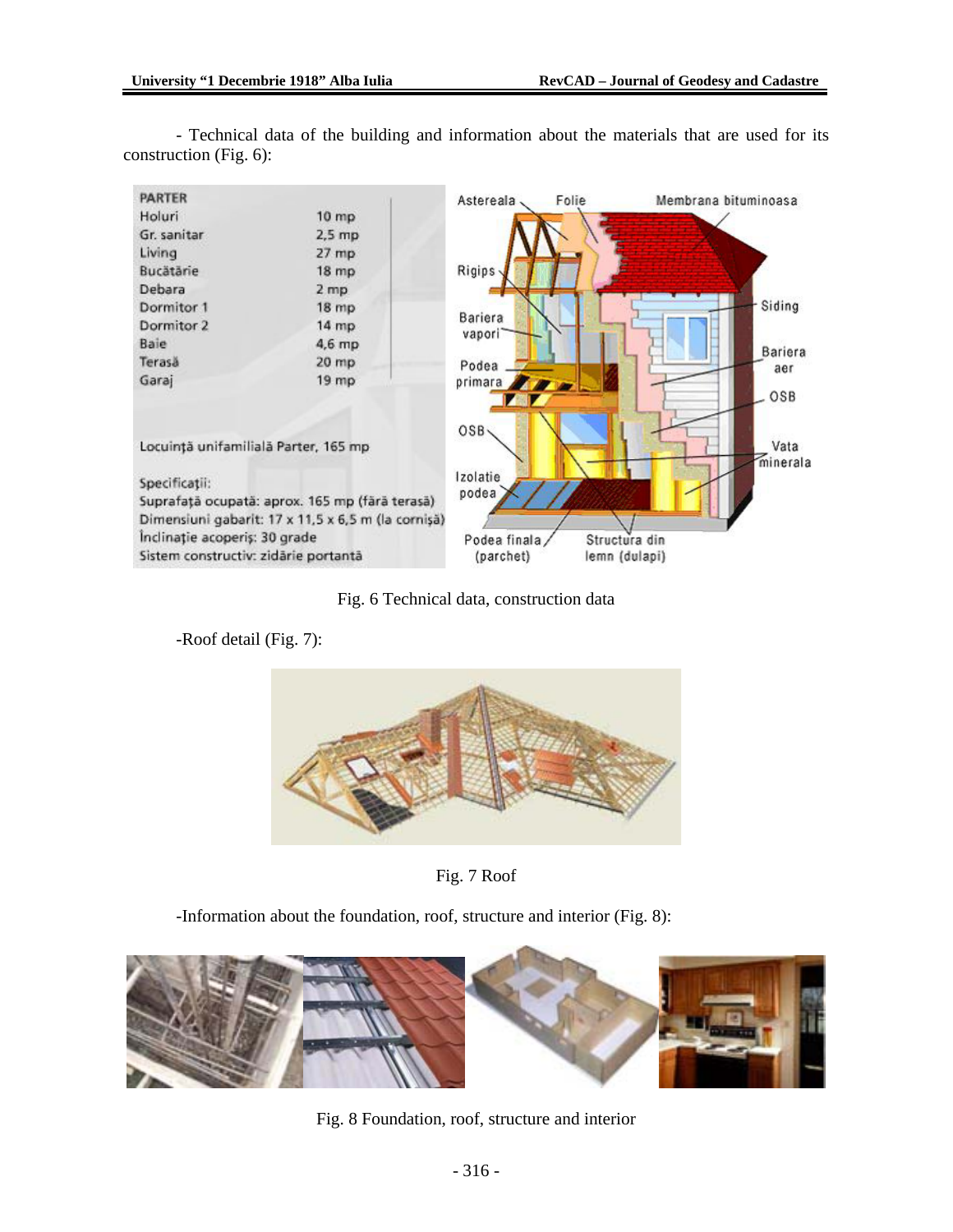

#### **5. Changes that occurred in a quarter of Constantza City in time:**

# **6. Conclusions:**

The aim of the information system specific to the real estate-public utility domain, by the data and information that it provides to the local public administration, assures not only the record of the real estate and public utility facilities and the registration of the house, but also have a special role in determining a fair system of taxes and charges, in the developing of the real estate market, the environmental protection, the town planning, etc., also having the possibility of accessing them by the citizens, using the internet, having an important role in the process of informing, transparency and debureaucratization.

The time for using the digital data is much shorter than the time for studying the plans that are not updated, on paper, material that gets easily out of order in time.